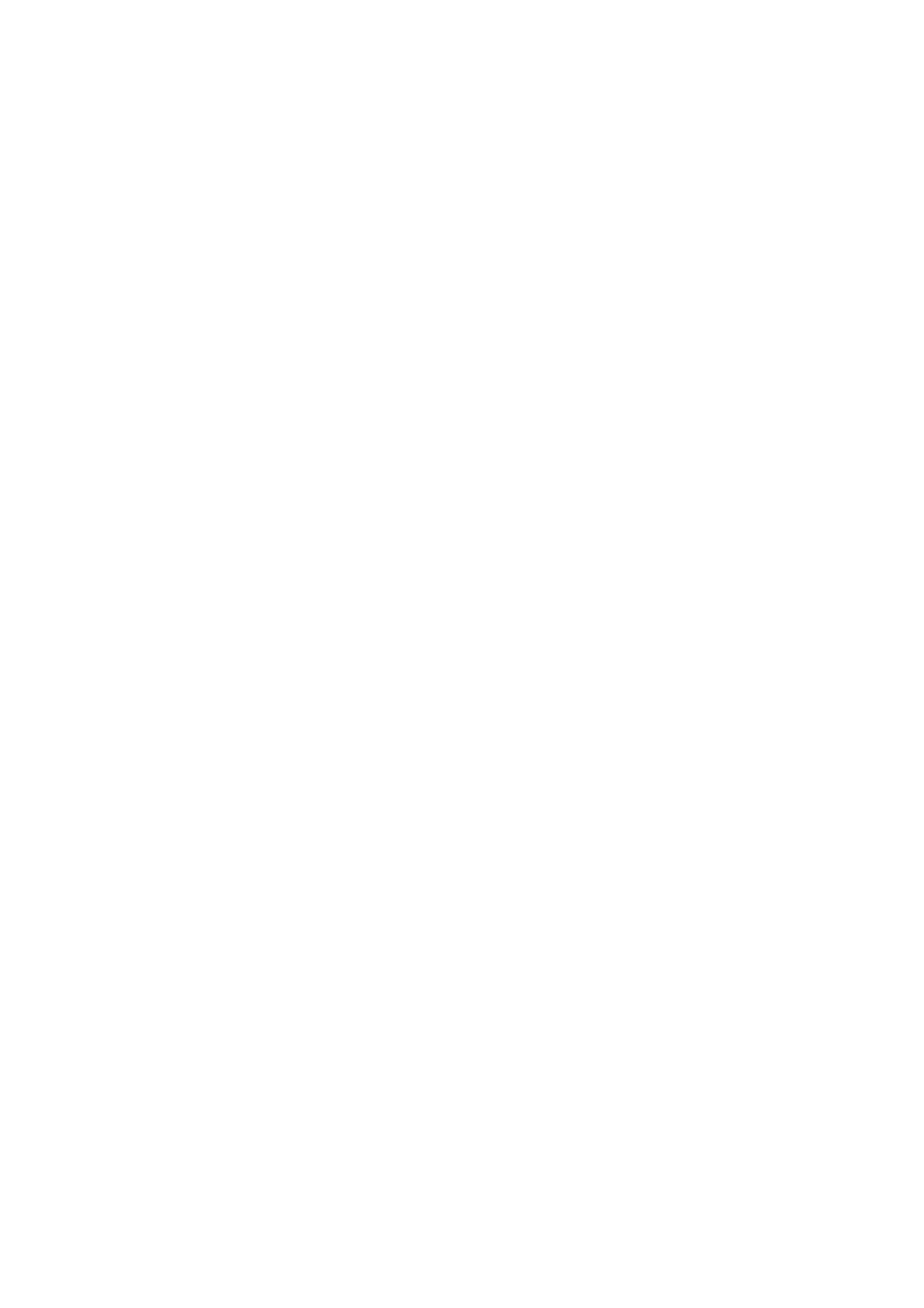# PETROLEUM GASES, LIQUEFIED; PETROLEUM GAS <0.1% 1,3 BUTADIENE

|                              | Persistence and<br>degradability       | The product is readily biodegradable.                                                                                                       |
|------------------------------|----------------------------------------|---------------------------------------------------------------------------------------------------------------------------------------------|
|                              |                                        | <b>DICHLOROMETHANE</b>                                                                                                                      |
|                              | Persistence and<br>degradability       | The substance is readily biodegradable.                                                                                                     |
|                              |                                        | <b>BUTANONE</b>                                                                                                                             |
|                              | Persistence and<br>degradability       | The product is biodegradable.                                                                                                               |
|                              | Phototransformation                    | Water - Degradation (%) 98: 28 days                                                                                                         |
|                              | 12.3. Bioaccumulative potential        |                                                                                                                                             |
| <b>Partition coefficient</b> | Data lacking.                          |                                                                                                                                             |
|                              | Ecological information on ingredients. |                                                                                                                                             |
|                              |                                        | PETROLEUM GASES, LIQUEFIED; PETROLEUM GAS < 0.1% 1,3 BUTADIENE                                                                              |
|                              | <b>Bioaccumulative potential</b>       | Bioaccumulation is unlikely.                                                                                                                |
|                              |                                        | <b>DICHLOROMETHANE</b>                                                                                                                      |
|                              | <b>Bioaccumulative potential</b>       | The product contains potentially bioaccumulating substances.                                                                                |
|                              | <b>Partition coefficient</b>           | log Pow: 1.25                                                                                                                               |
|                              |                                        | <b>BUTANONE</b>                                                                                                                             |
|                              | <b>Bioaccumulative potential</b>       | The product is not bioaccumulating.                                                                                                         |
| 12.4. Mobility in soil       |                                        |                                                                                                                                             |
| <b>Mobility</b>              | Volatile.                              |                                                                                                                                             |
|                              | Ecological information on ingredients. |                                                                                                                                             |
|                              |                                        | PETROLEUM GASES, LIQUEFIED; PETROLEUM GAS < 0.1% 1,3 BUTADIENE                                                                              |
|                              | <b>Mobility</b>                        | The product contains volatile organic compounds (VOCs) which will evaporate<br>easily from all surfaces.                                    |
|                              |                                        | <b>DICHLOROMETHANE</b>                                                                                                                      |
|                              | <b>Mobility</b>                        | The product contains volatile organic compounds (VOCs) which will evaporate<br>easily from all surfaces. The product is insoluble in water. |
|                              |                                        | <b>BUTANONE</b>                                                                                                                             |
|                              | <b>Mobility</b>                        | The product contains volatile organic compounds (VOCs) which will evaporate<br>easily from all surfaces.                                    |

12.5. Results of PBT and vPvB assessment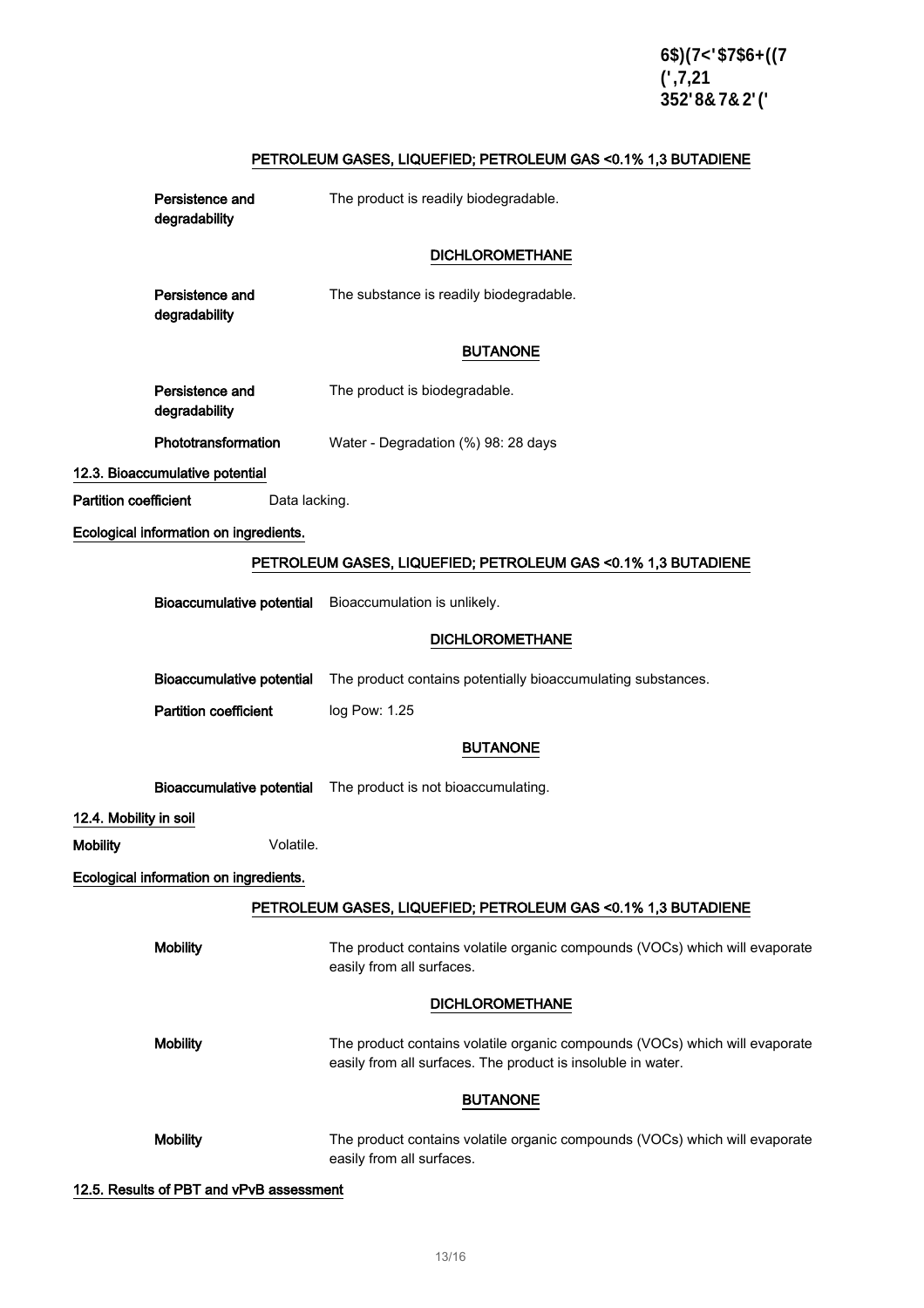

Results of PBT and vPvB assessment Not determined.

#### Ecological information on ingredients.

### PETROLEUM GASES, LIQUEFIED; PETROLEUM GAS <0.1% 1,3 BUTADIENE

**Results of PBT and vPvB** This product does not contain any substances classified as PBT or vPvB. assessment

#### DICHLOROMETHANE

**Results of PBT and vPvB** This product does not contain any substances classified as PBT or vPvB. assessment

#### 12.6. Other adverse effects

Other adverse effects None known.

Ecological information on ingredients.

|                                            | <b>DICHLOROMETHANE</b>                                                                                                                                                                                                                                                                                                                                                          |  |
|--------------------------------------------|---------------------------------------------------------------------------------------------------------------------------------------------------------------------------------------------------------------------------------------------------------------------------------------------------------------------------------------------------------------------------------|--|
| Other adverse effects                      | None known.                                                                                                                                                                                                                                                                                                                                                                     |  |
| <b>SECTION 13: Disposal considerations</b> |                                                                                                                                                                                                                                                                                                                                                                                 |  |
| 13.1. Waste treatment methods              |                                                                                                                                                                                                                                                                                                                                                                                 |  |
| <b>Disposal methods</b>                    | Do not puncture or incinerate, even when empty. Avoid the spillage or runoff entering drains,<br>sewers or watercourses. Dispose of waste to licensed waste disposal site in accordance with<br>the requirements of the local Waste Disposal Authority. Residues and empty containers<br>should be taken care of as hazardous waste according to local and national provisions. |  |
| <b>Waste class</b>                         | Full or Partially Empty Aerosol: 16 05 04, Empty Aerosol: 15 01 10 (Containing hazardous<br>residues), Empty Aerosol: 15 01 04 (No hazardous residues).                                                                                                                                                                                                                         |  |
| <b>SECTION 14: Transport information</b>   |                                                                                                                                                                                                                                                                                                                                                                                 |  |
| 14.1. UN number                            |                                                                                                                                                                                                                                                                                                                                                                                 |  |
| UN No. (ADR/RID)                           | 1950                                                                                                                                                                                                                                                                                                                                                                            |  |
| UN No. (IMDG)                              | 1950                                                                                                                                                                                                                                                                                                                                                                            |  |
| UN No. (ICAO)                              | 1950                                                                                                                                                                                                                                                                                                                                                                            |  |
| UN No. (ADN)                               | 1950                                                                                                                                                                                                                                                                                                                                                                            |  |
| 14.2. UN proper shipping name              |                                                                                                                                                                                                                                                                                                                                                                                 |  |
| Proper shipping name<br>(ADR/RID)          | <b>AEROSOLS</b>                                                                                                                                                                                                                                                                                                                                                                 |  |
| Proper shipping name (IMDG) AEROSOLS       |                                                                                                                                                                                                                                                                                                                                                                                 |  |
| Proper shipping name (ICAO) AEROSOLS       |                                                                                                                                                                                                                                                                                                                                                                                 |  |
|                                            |                                                                                                                                                                                                                                                                                                                                                                                 |  |

| Proper shipping name (ADN) AEROSOLS |  |
|-------------------------------------|--|
|-------------------------------------|--|

| 14.3. Transport hazard class(es)   |    |
|------------------------------------|----|
| <b>ADR/RID class</b>               | 21 |
| <b>ADR/RID classification code</b> | 5F |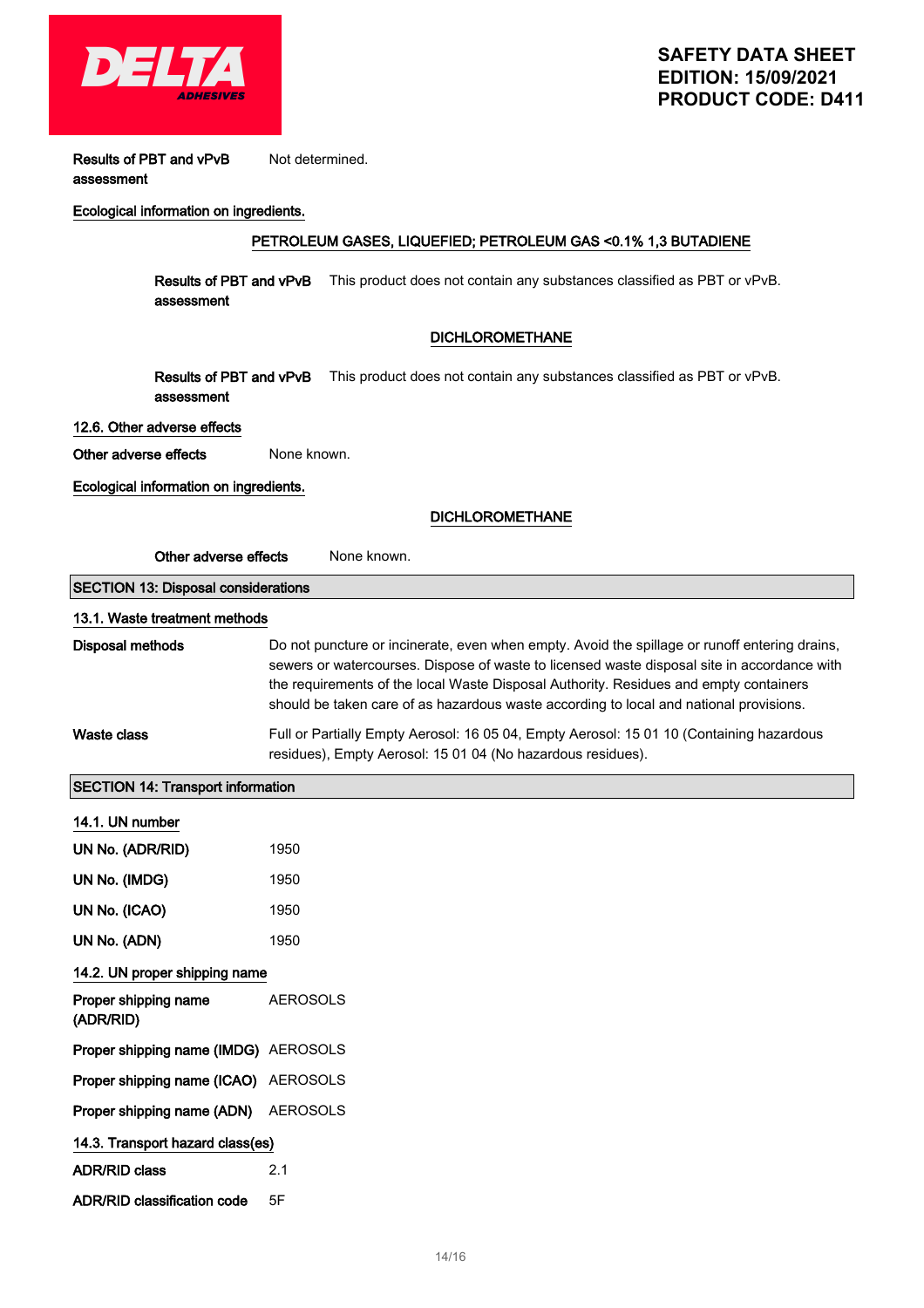

| ADR/RID label       | 21  |
|---------------------|-----|
| <b>IMDG class</b>   | 21  |
| ICAO class/division | 2.1 |
| ADN class           | 21  |

### Transport labels



## 14.4. Packing group

Not applicable.

#### 14.5. Environmental hazards

Environmentally hazardous substance/marine pollutant No.

#### 14.6. Special precautions for user

| EmS                     | $F-D. S-U$ |
|-------------------------|------------|
| ADR transport category  | 2          |
| Tunnel restriction code | (D)        |
|                         |            |

### 14.7. Transport in bulk according to Annex II of MARPOL and the IBC Code

Transport in bulk according to Not applicable. Annex II of MARPOL 73/78 and the IBC Code

### SECTION 15: Regulatory information

| 15.1. Safety, health and environmental regulations/legislation specific for the substance or mixture |                                                                                                                                                                                                                                                                                                                                                                                                            |  |
|------------------------------------------------------------------------------------------------------|------------------------------------------------------------------------------------------------------------------------------------------------------------------------------------------------------------------------------------------------------------------------------------------------------------------------------------------------------------------------------------------------------------|--|
| National regulations                                                                                 | Health and Safety at Work etc. Act 1974 (as amended).<br>The Control of Substances Hazardous to Health Regulations 2002 (SI 2002 No. 2677) (as<br>amended).<br>The Aerosol Dispensers Regulations 2009 (SI 2009 No. 2824).                                                                                                                                                                                 |  |
| <b>EU</b> legislation                                                                                | Regulation (EC) No 1907/2006 of the European Parliament and of the Council of 18<br>December 2006 concerning the Registration, Evaluation, Authorisation and Restriction of<br>Chemicals (REACH) (as amended).<br>Regulation (EC) No 1272/2008 of the European Parliament and of the Council of 16<br>December 2008 on classification, labelling and packaging of substances and mixtures (as<br>amended). |  |
| Guidance                                                                                             | Workplace Exposure Limits EH40.                                                                                                                                                                                                                                                                                                                                                                            |  |
| <b>Authorisations (Title VII</b><br><b>Regulation 1907/2006)</b>                                     | No specific authorisations are known for this product.                                                                                                                                                                                                                                                                                                                                                     |  |
| <b>Restrictions (Title VIII</b><br><b>Regulation 1907/2006)</b>                                      | No specific restrictions on use are known for this product.                                                                                                                                                                                                                                                                                                                                                |  |

#### 15.2. Chemical safety assessment

No chemical safety assessment has been carried out.

#### SECTION 16: Other information